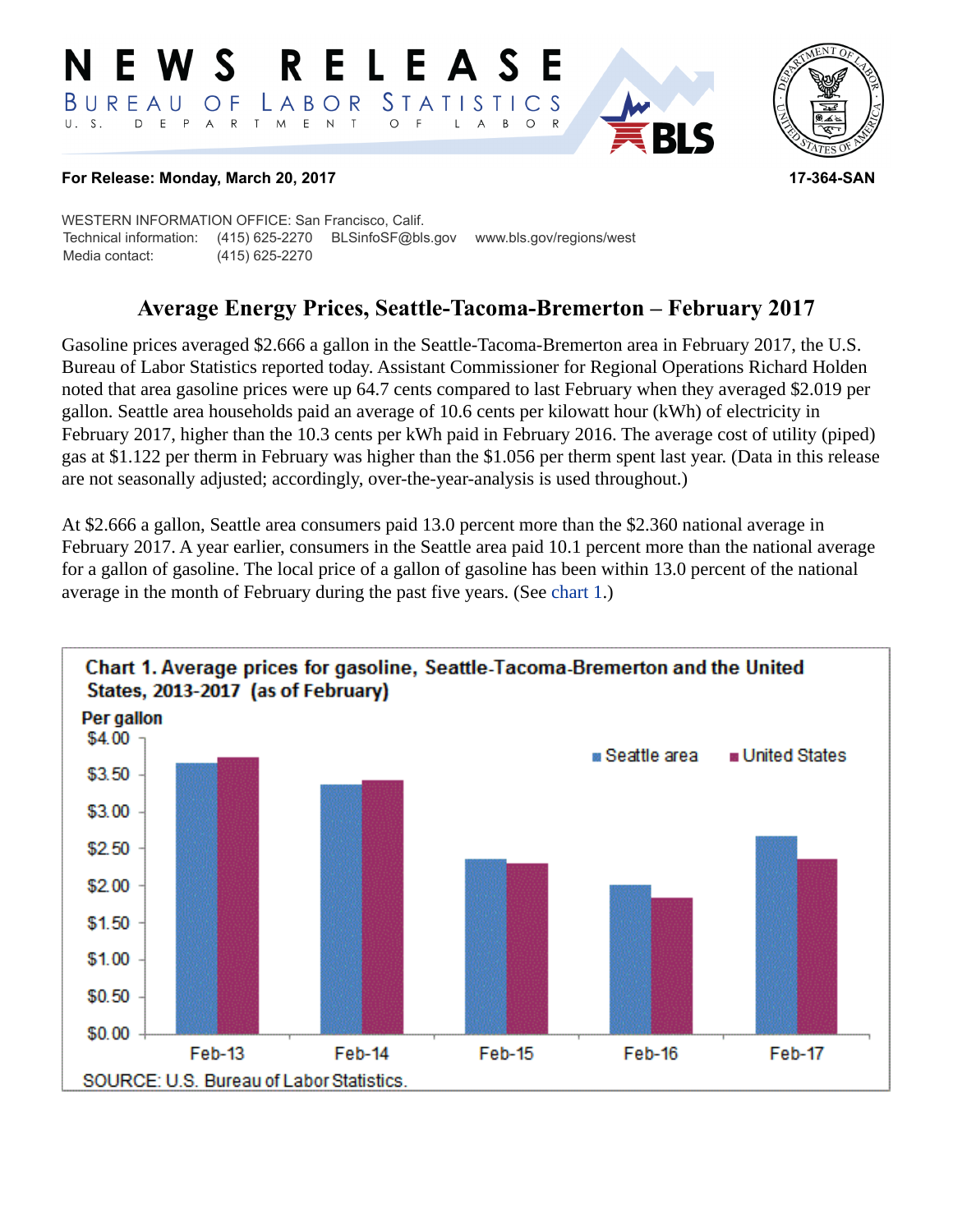The 10.6 cents per kWh Seattle households paid for electricity in February 2017 was 21.5 percent less than the nationwide average of 13.5 cents per kWh. Last February, electricity costs were 23.1 percent lower in Seattle compared to the nation. In each of the past five years during the month of February, prices paid by Seattle area consumers for electricity were less than the U.S. average by at least 21.5 percent. (See [chart 2](#page-1-0).)

<span id="page-1-0"></span>

<span id="page-1-1"></span>Prices paid by Seattle area consumers for utility (piped) gas, commonly referred to as natural gas, were \$1.122 per therm, or 11.9 percent more compared to the national average in February 2017 (\$1.003 per therm). A year earlier, area consumers paid 18.0 percent more per therm for natural gas compared to the nation. In the past five years, the per therm cost for natural gas in February in the Seattle area has varied between 10.9 percent and 20.8 percent above the U.S. average. (See [chart 3](#page-1-1).)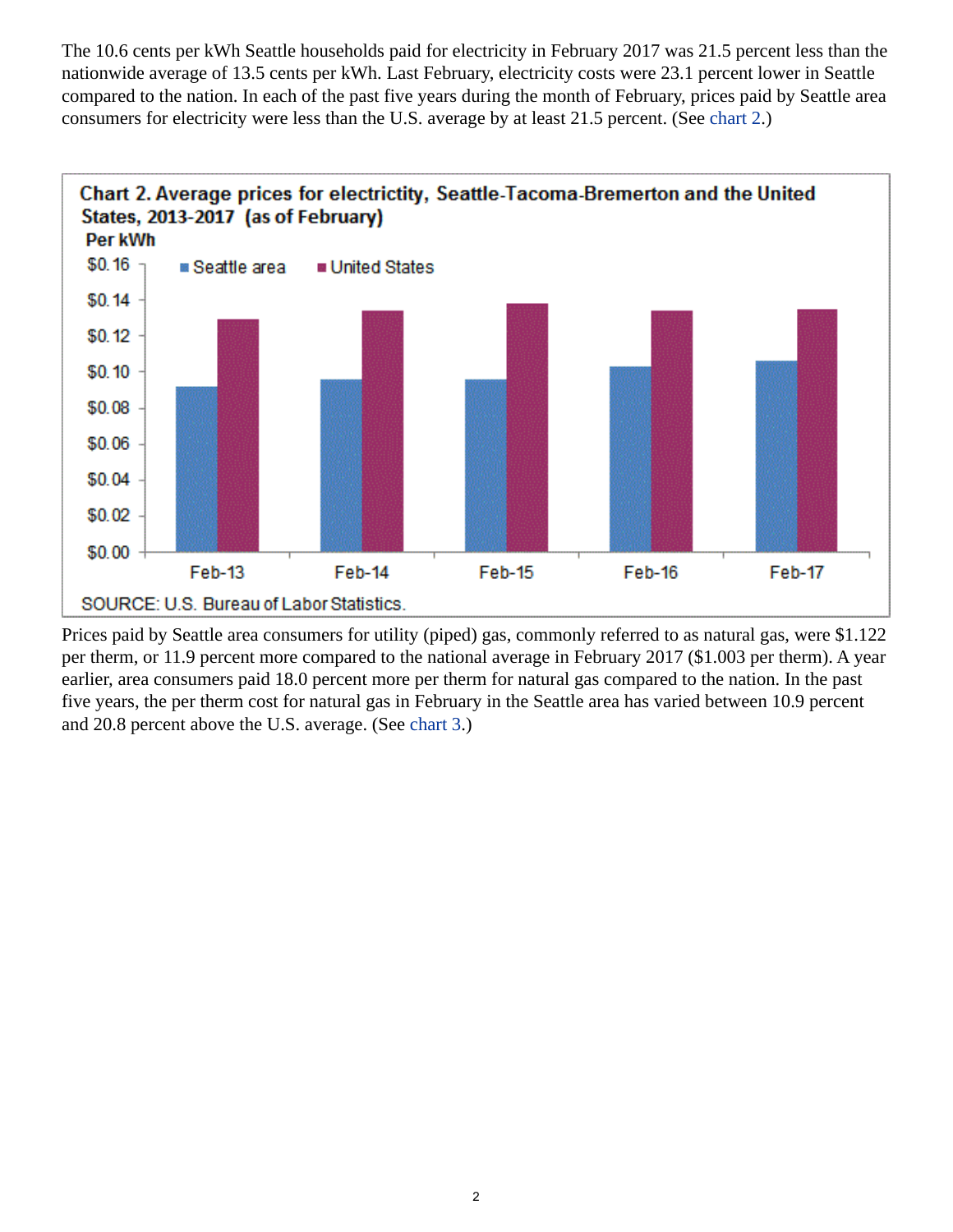

The Seattle-Tacoma-Bremerton, Wash. metropolitan area consists of Kitsap, Thurston, Island, King, Snohomish, and Pierce Counties of Washington.

## **Technical Note**

Average prices are estimated from Consumer Price Index (CPI) data for selected commodity series to support the research and analytic needs of CPI data users. Average prices for electricity, utility (piped) gas, and gasoline are published monthly for the U.S. city average, the 4 regions, the 3 population size classes, 10 region/size-class cross-classifications, and the 14 largest local index areas. For electricity, average prices per kilowatt-hour (kWh) are published. For utility (piped) gas, average prices per therm, are published. For gasoline, the average price per gallon is published. Average prices for commonly available grades of gasoline are published as well as the average price across all grades.

All eligible prices are converted to a price per normalized quantity. These prices are then used to estimate a price for a defined fixed quantity. The average price per kilowatt-hour represents the total bill divided by the kilowatt-hour usage. The total bill is the sum of all items applicable to all consumers appearing on an electricity bill including, but not limited to, variable rates per kWh, fixed costs, taxes, surcharges, and credits. This calculation also applies to the average price per therm for utility (piped) gas.

Information in this release will be made available to sensory impaired individuals upon request. Voice phone: 202-691-5200; Federal Relay Service: 800-877-8339.